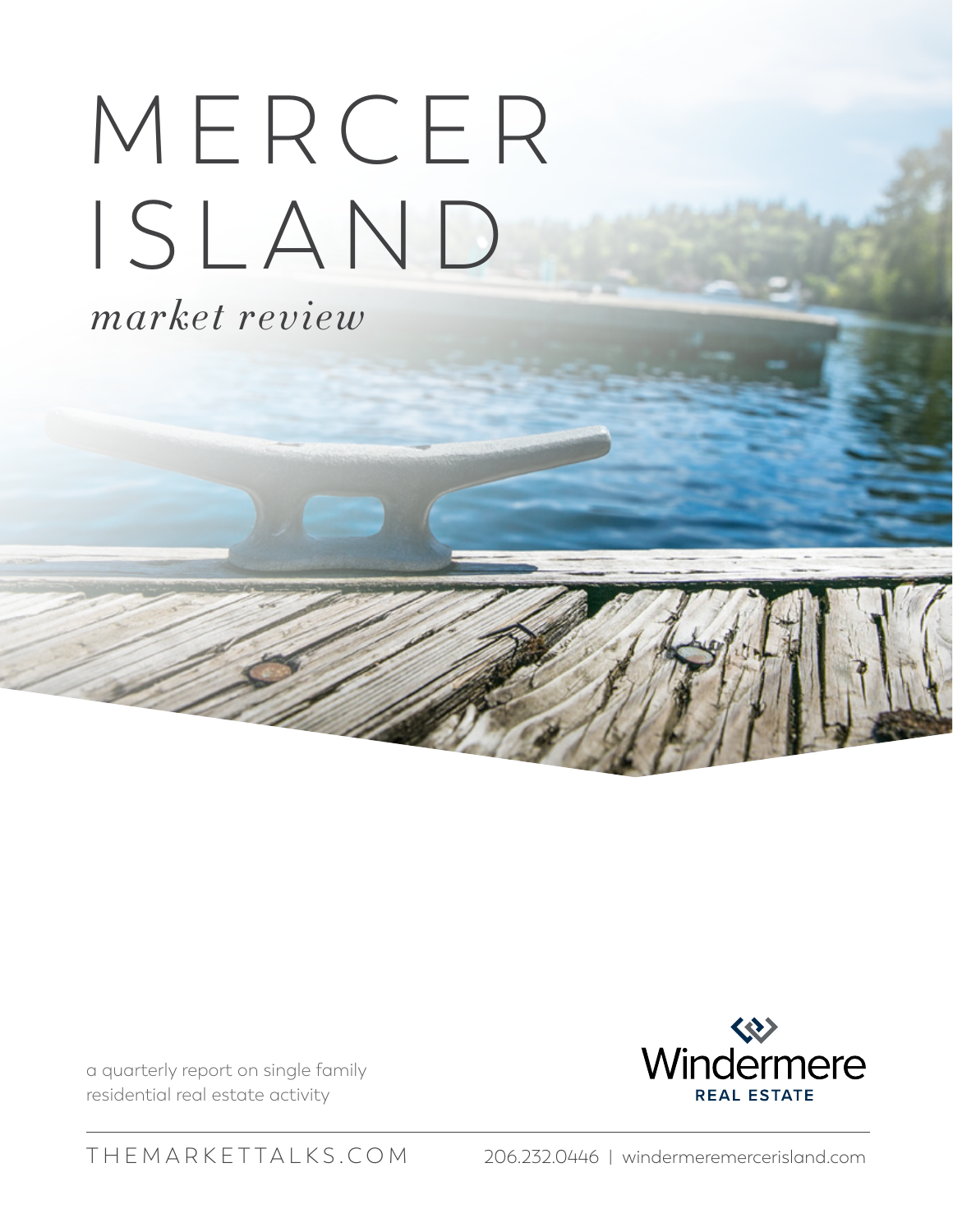## Q2 MERCER ISLAND *quarter in review*



*mercer island median price*



\$879,000

*highest sale*

\$8,150,000

*lowest sale*

*one year trend*

© Copyright 2011-2018 Windermere Real Estate/Mercer Island. Information and statistics derived from Northwest Multiple Listing Service.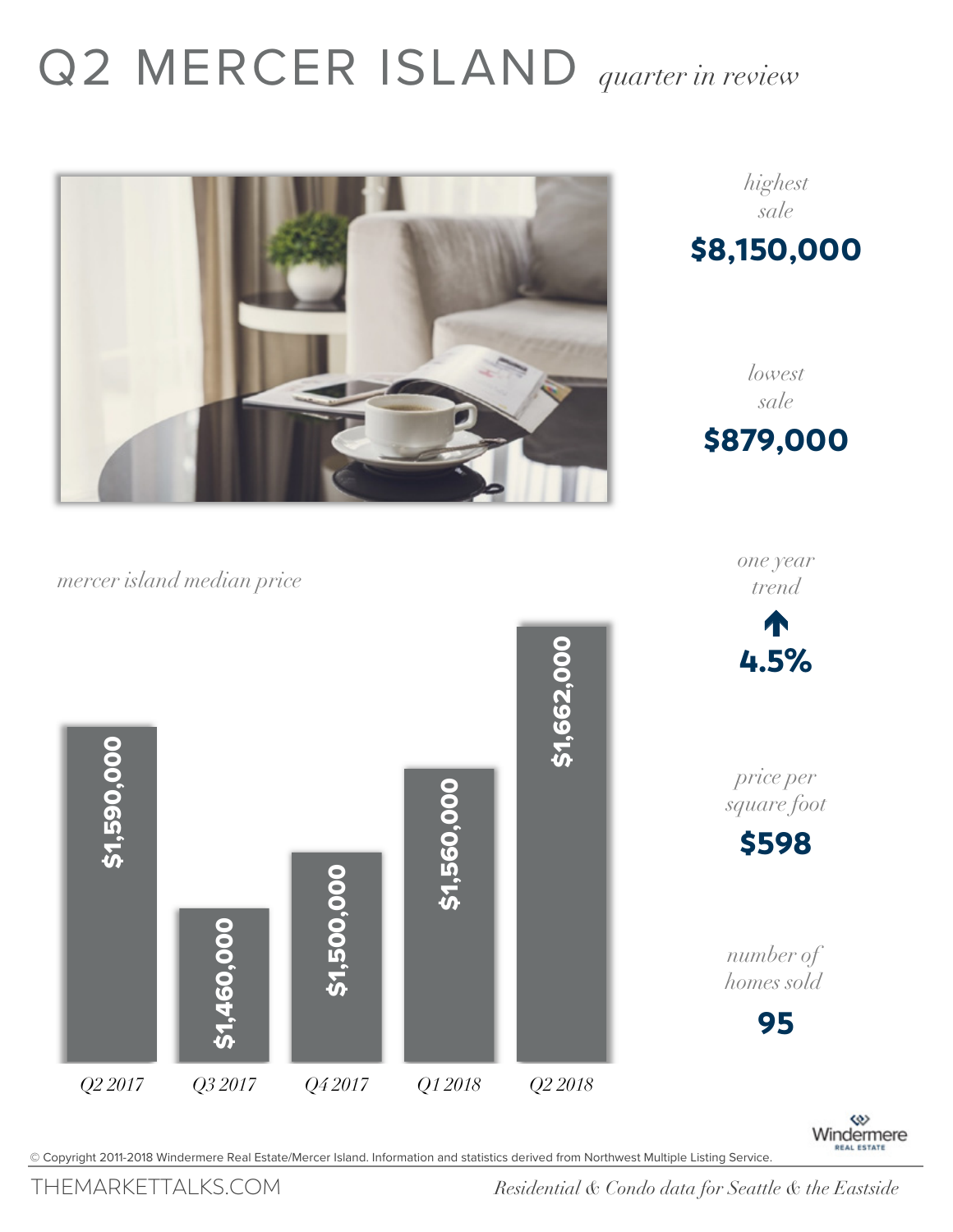## NEIGHBORHOOD OVERVIEW



|                              | Q2 2017        | Q3 2017      | Q42017           | Q12018                  | Q <sub>2</sub> 2018 |
|------------------------------|----------------|--------------|------------------|-------------------------|---------------------|
| <b>NORTHEND</b>              |                |              |                  |                         |                     |
| # sold                       | 17             | 11           | 10               | 6                       | 21                  |
| median price                 | \$2,198,000    | \$2,125,000  | \$2,277,500      | \$2,404,000             | \$1,405,000         |
| <b>FIRST HILL</b>            |                |              |                  |                         |                     |
| # sold                       | 11             | 11           | 5                | $\overline{\mathbf{2}}$ | 4                   |
| median price                 | \$1,778,000    | \$1,410,000  | \$1,100,000      | \$1,445,000             | \$1,223,000         |
|                              |                |              |                  |                         |                     |
| <b>EAST SEATTLE</b>          |                |              |                  |                         |                     |
| # sold                       | 3              | 1            | 1                | 1                       | 1                   |
| median price                 | \$1,542,000    | \$1,093,400  | \$975,000        | \$720,000               | \$3,070,000         |
| <b>WESTSIDE</b>              |                |              |                  |                         |                     |
| # sold                       | 8              | 12           | 11               | 10                      | 13                  |
| median price                 | \$1,635,000    | \$2,330,000  | \$2,215,000      | \$1,665,000             | \$2,595,000         |
|                              |                |              |                  |                         |                     |
| <b>MERCERDALE-LUCAS HILL</b> |                |              |                  |                         |                     |
| $#$ sold                     | 5              | 3            | 6<br>\$1,178,000 | 6                       | 5<br>\$1,551,000    |
| median price                 | \$1,410,000    | \$1,315,500  |                  | \$1,345,000             |                     |
| <b>MERCERWOOD</b>            |                |              |                  |                         |                     |
| # sold                       | $\overline{7}$ | 6            | 4                | 4                       | 3                   |
| median price                 | \$1,438,000    | \$1,105,000  | \$1,198,500      | \$1,259,000             | \$1,234,000         |
| <b>MID-ISLAND</b>            |                |              |                  |                         |                     |
| # sold                       | 17             | 23           | 11               | 9                       | 19                  |
| median price                 | \$1,411,000    | \$1,325,000  | \$1,400,000      | \$1,510,000             | \$1,870,000         |
|                              |                |              |                  |                         |                     |
| <b>EASTSIDE</b>              |                |              |                  |                         |                     |
| # sold                       | 14             | 9            | 16               | 6                       | 10                  |
| median price                 | \$1,427,500    | \$1,629,600  | \$1,700,000      | \$2,020,000             | \$1,574,000         |
| <b>MERCER ISLAND ESTATES</b> |                |              |                  |                         |                     |
| $#$ sold                     | 3              | $\mathbf{o}$ | $\mathbf 0$      | 1                       | $\overline{2}$      |
| median price                 | \$1,450,000    | N/A          | N/A              | \$1,288,000             | \$1,638,500         |
|                              |                |              |                  |                         |                     |
| <b>THE LAKES</b>             |                |              |                  |                         |                     |
| # sold                       | 4              | 1            | 1                | 1                       | 1                   |
| median price                 | \$1,790,000    | \$2,120,000  | \$2,250,000      | \$2,010,000             | \$2,150,000         |
| <b>SOUTHEND</b>              |                |              |                  |                         |                     |
| # sold                       | 21             | 12           | 14               | 12                      | 16                  |
| median price                 | \$1,845,000    | \$1,416,500  | \$1,455,250      | \$1,620,000             | \$1,697,500         |

© Copyright 2011-2018 Windermere Real Estate/Mercer Island. Information and statistics derived from Northwest Multiple Listing Service.